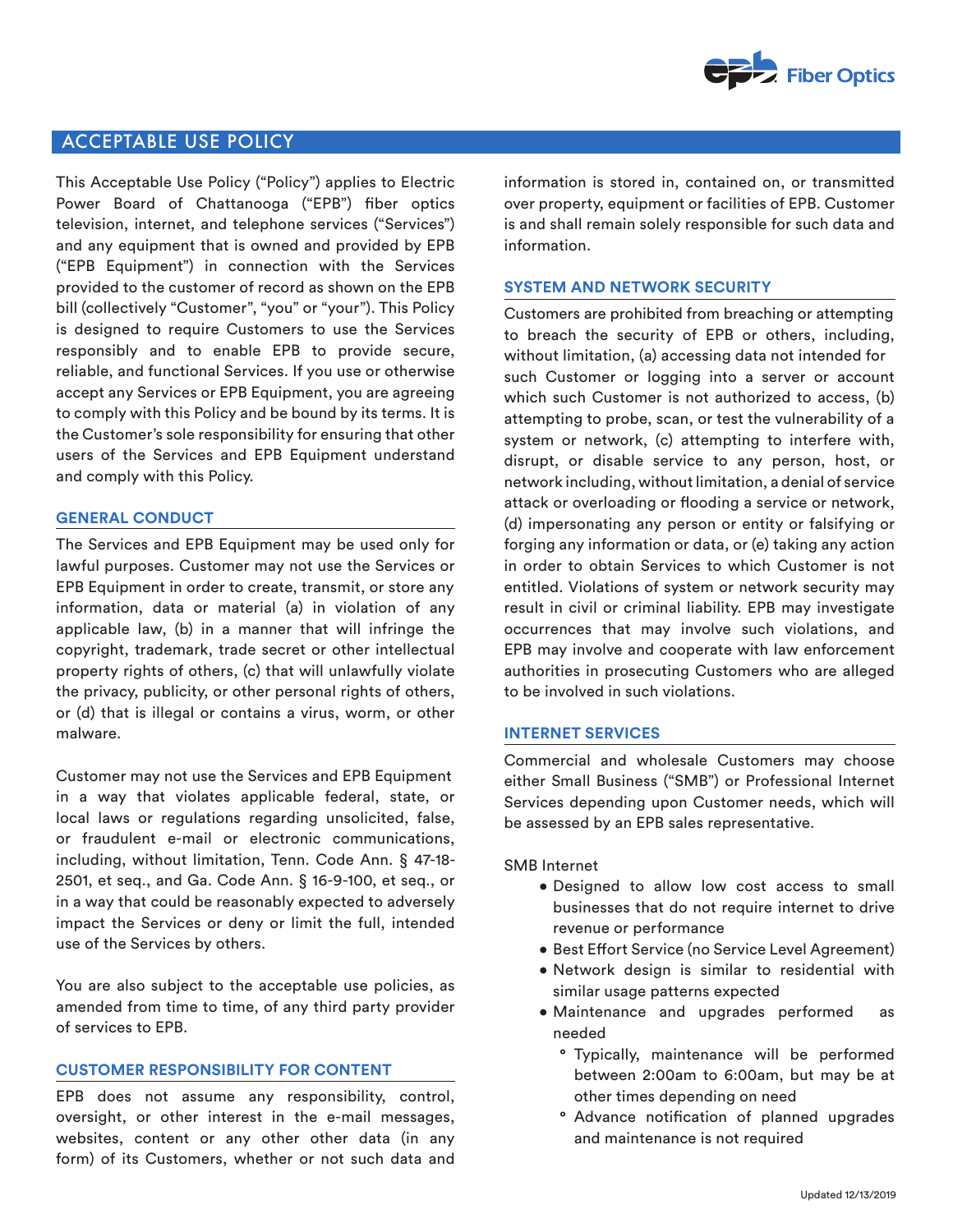Professional Internet

- Designed as a product for 24/7 use with revenue and/or production impacts when down
- Service Level Agreement
- Physically designed to assure purchased speed is delivered
- Static IP Address included
- 7-Day advance notice provided prior to planned maintenance or upgrades

### **E-MAIL**

Customer may not send unsolicited bulk or commercial email messages commonly known as ("spam") or utilize email in a way that could be reasonably expected to adversely impact the Services, including, without limitation, sending large numbers of copies of the same or substantially similar messages that disrupt a server, account, or similar service. You agree to refrain from using email in any way that adversely impacts the Services or others' use of the Services upon notification from EPB.

EPB reserves the right in its sole discretion to enforce email storage caps depending upon your level of usage and the level of Services purchased. If you have exceeded the appropriate level of email storage, EPB may notify you by phone or in writing, and you agree to reduce your amount of email storage.

### **COPYRIGHT INFRINGEMENT**

EPB is registered with the United States Copyright Officer under the Digital Millennium Copyright Act of 1998 ("DMCA"); see 17 U.S.C. § 512. EPB respects the intellectual property rights of others. Customer may not use the Services in any manner that infringes upon the copyrights or other intellectual property rights of others. In accordance with the DMCA and other applicable laws, EPB maintains a policy that provides for the suspension, or termination in appropriate circumstances, of Customers who are repeat copyright infringers.

This information related to copyright infringment does not take the place of advice from your legal counsel. EPB is providing this information for informational purposes only.

## **NOTIFICATION OF COPYRIGHT CLAIM AND PROCEDURE**

A copyright owner may notify EPB of alleged infringments of their works as defined by U.S. copyright law and according to the DMCA. This notice must be submitted to EPB's DMCA Agent, as described below, and the notification must satisfy the requirements of the DMCA.

# **Contact**  DMCA Agent Email: copyright@epbfi.com

# **Mail**

EPB Legal Services Department Attn: Copyright Claims P.O. Box 182255 Chattanooga, Tennessee 37422-2255

## **Fax**

(423) 648-1318 Attn: DMCA Agent - Copyright Claims

DMCA complaints must be in writing and contain the following information according to 17 U.S.C. § 512:

- 1. A physical or electronic signature of a person authorized to act on behalf of the copyright owner of an exclusive right that is allegedly infringed;
- 2. Identification of the copyrighted work claimed to have been infringed;
- 3. Identification of the material that is claimed to be infringing or to be the subject of infringing activity, and that is to be removed or access to which is to be disabled, and information reasonably sufficient to permit EPB to locate the material.
- 4. Information reasonably sufficient to permit EPB to contact the complaining party, such as an address, telephone number, and, if available, an electronic mail address at which the complaining party may be contacted;
- 5. A statement that the complaining party has a good faith belief that use of the material in the manner complained of is not authorized by the copyright owner, its agent, or the law;
- 6. A statement that the information in the notification is accurate, and under penalty of perjury, that the complaining party is authorized to act on behalf of the owner of an exclusive right that is allegedly infringed.

You should be aware that complainants who make false claims or misrepresentations concerning copyright infringement may be liable for damages under the DMCA.

# **COUNTER-NOTIFICATION IN RESPONSE TO CLAIM OF COPYRIGHT INFRINGEMENT**

If a Customer receives a DMCA notification of an